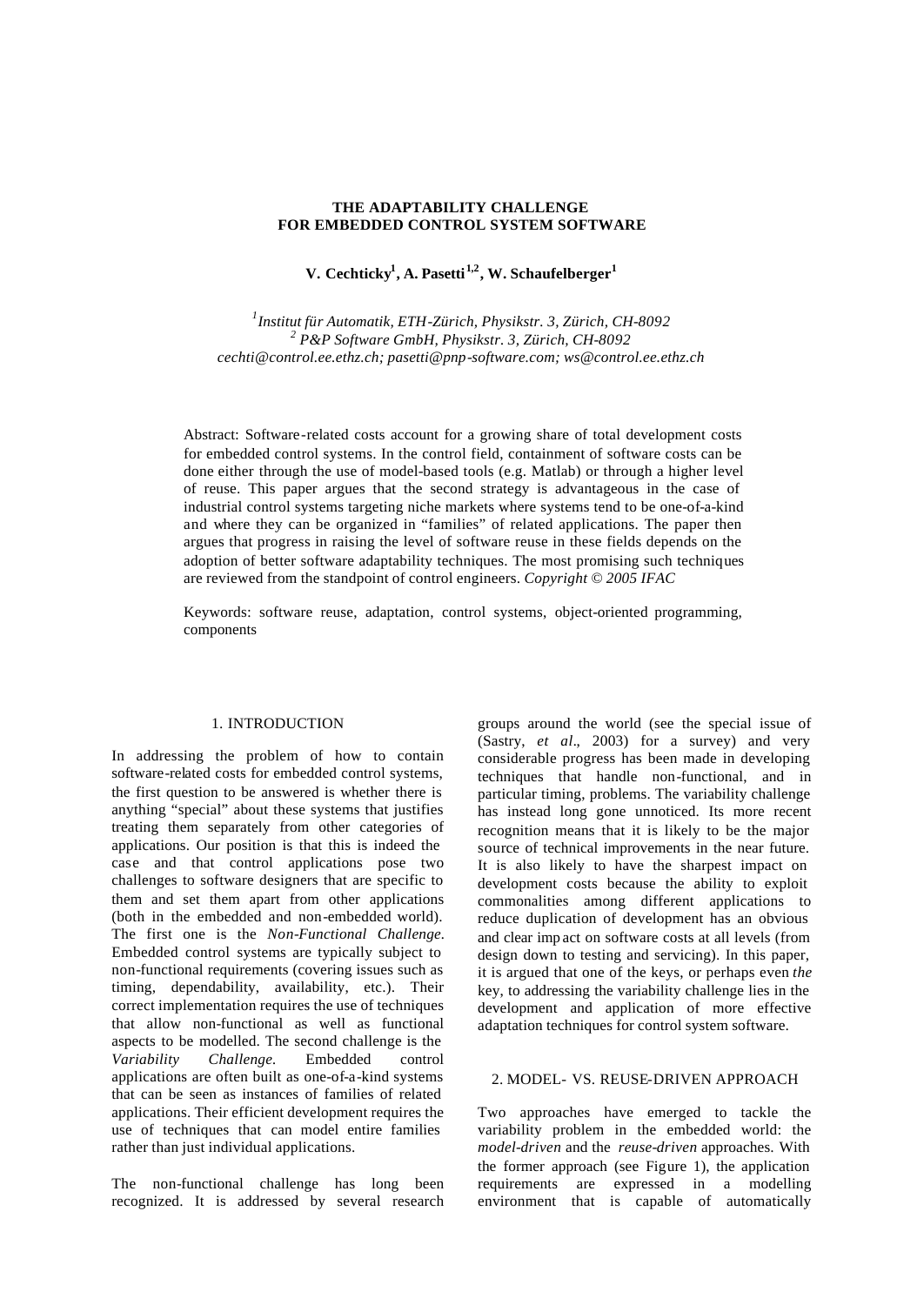generating the application code. The prototypical example of such an environment is the Matlab tool suite. The increase in efficiency arises from the fact that the software design and implementation phases are automated and that the control engineer can take direct control of the software development process without having to resort to the intermediary services of a software engineer.



Fig. 1: Model-Driven Approach

In a reuse-driven approach instead (see Figure 2), the application code is built by configuring and composing a set of pre-defined software building blocks. The increase in efficiency now arises from the possibility of reusing existing software artifacts (modules, components, code fragments, etc.). Traditionally, the reuse-driven approach was implemented by developing libraries of reusable modules. More recently, software product families (Bosch, 2000) and software frameworks (Fayad, *et al.*, 1999; Gamma, *et al.*, 1995; Pasetti, 2002) have emerged as more convenient reuse vehicles that allow reuse to take place at architectural as well as at the code level.



Fig. 2: Reuse-Driven Approach

In the control community there is a widespread belief that the model-driven approach has won the day and that tools like Matlab are on the verge of solving the software problem for control systems. In our view,

this is a misconception. Model-driven tools owe their power to the fact that they offer high-level abstractions that are relevant to their users. Matlab, for instance, supports the direct expression of concepts like "transfer function", or "PID", or "state machine" that control engineers can directly use to express their needs (as opposed to having to code them in lower level languages such as C). The price paid for this power, however, is narrowness of focus. Model-driven tools are designed for use within a certain domain and their effectiveness declines very steeply as one moves away from that domain. The problem for control engineers is that their applications tend to be multi-domain. A complete control application does not simply cover implementation of control laws. In fact, in most cases, the implementation of control laws – the specific domain of Matlab – is only a small fraction of the total control software<sup>1</sup>. Most of the software normally is concerned with functionalities such as management of external sensors and actuators, management and generation of housekeeping data, management and processing of commands from some supervisory unit, implementation of failure detection and identification logic, implementation of failure recovery actions. Matlab-like tools are illsuited to cover these functionalities (or, at any rate, they are not better suited than general-purpose languages). A reuse approach may then be more appropriate. The cost of developing reusable building blocks is lower than the cost of developing modeldriven tools and a reuse-driven approach is therefore affordable even for niche products – as most industrial control systems are. The reusable blocks can moreover be more easily targeted to the specific needs of their users and can therefore more easily match the often idiosyncratic needs of control applications.

### 3. REUSE AND ADAPTABILITY

To reuse a software asset (a component, a fragment of code, a design model, etc.) means to use it in different operational contexts. In practice, different operational contexts will always impose different requirements on the reusable assets. Hence, effective reuse requires that the reusable assets be *adaptable* to different requirements. In this sense, adaptability is the key to reusability and the availability of software adaptability techniques is the necessary pre-condition for software reusability in domains like industrial control systems where there is a high degree of product variability and where individual products must be tailored to their operating environment.

A practical and effective reuse-driven approach must therefore take the form shown in Figure 3. The reusable assets are organized in a repository. The repository covers the need of a particular (and often

l

 $<sup>1</sup>$  We have experience with the development of</sup> software for satellite control system where, typically, control algorithms take 20-30% of the total software.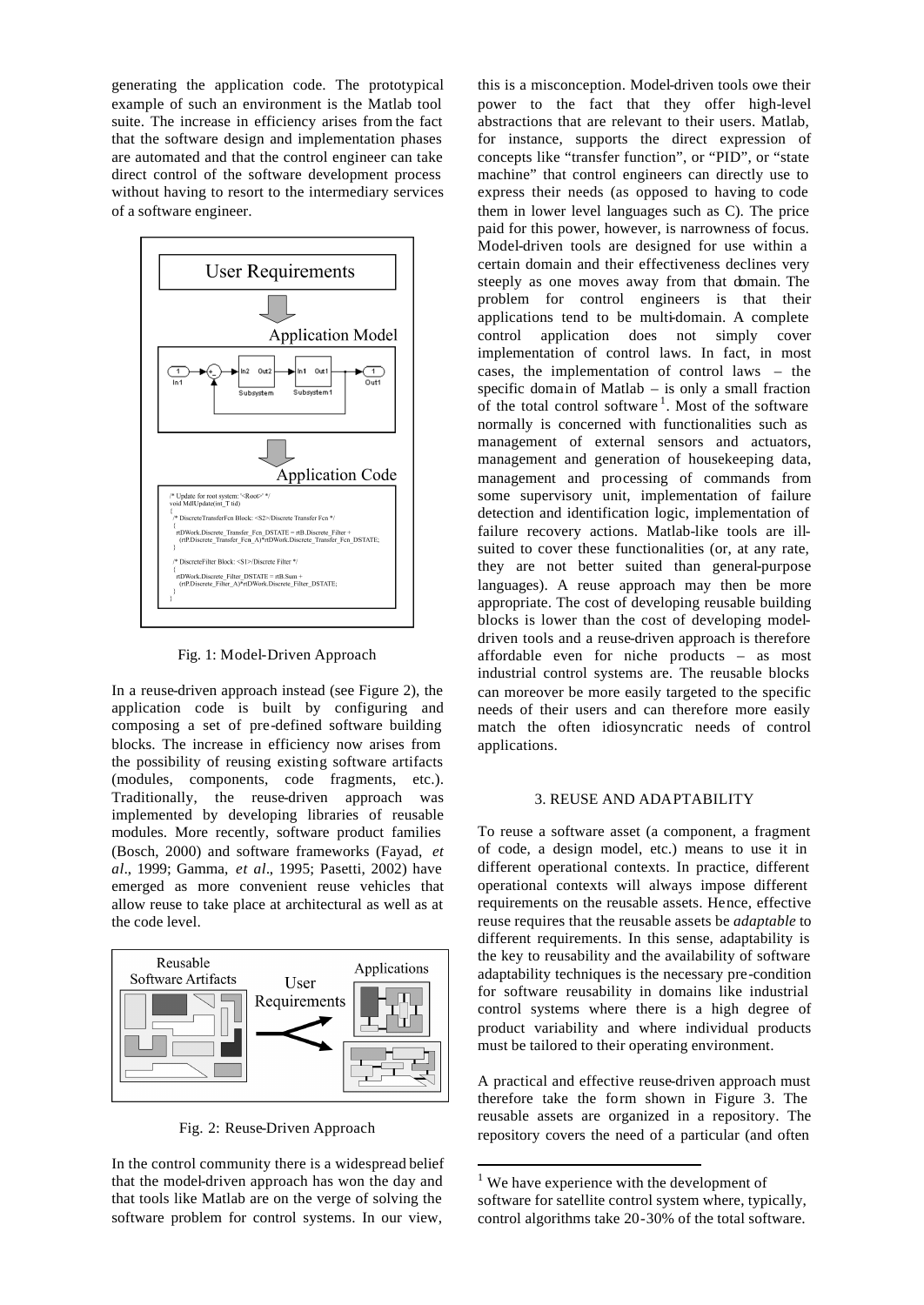narrow) domain. Applications within the domain are constructed by selecting items from the *repository*, tailoring them to the needs of the application by passing them through an *adaptation phase*, and finally assembling them to create the target application (Cechticky, *et al.*, 2003). The approach shown in Figure 3 is often called *product family approach* and is arguably the most successful way to achieve software reusability in an industrial context.



Fig. 3: Reuse through Adaptability

Software reuse is perhaps the oldest approach to the reduction of software costs and has often been tried in the past. Past attempts, however, had only mixed success primarily because they either ignored the adaptation phase shown in Figure 3 or because the state-of-the-practice techniques available at the time were not sufficiently powerful to model the variability in the target domain. As a result, the software of many – if not most – industrial control applications is still crafted by hand. This paper argues that this is unnecessary because recent advances in software engineering have brought very powerful adaptation techniques within the reach of mainstream applications. A family-based reusedriven approach has therefore become possible and advantageous even for niche domains. The next sections of this paper give an overview of the main adaptability techniques and discuss their relevance to control applications. Two categories of adaptability techniques are recognized. The first one looks at techniques to *model* adaptability. The second one looks at techniques to *implement* adaptability mechanisms. Section 4 consider feature modelling that is the most prominent of the adaptability modelling techniques whereas Sections 5 and 6 consider object-oriented software frameworks and aspect oriented programming which are the most powerful adaptability techniques available at present. It should be stressed that all three technologies discussed in the next sections are mainstream technologies and sufficiently mature for use in an industrial context.

#### 4. MODELLING ADAPTABILITY

One of practical obstacles to the adoption of a reusedriven approach is the management of the reusable assets. On the one hand, one would like to have as rich a repository of reusable items as possible (to increase the coverage of the repository) but, on the other hand, a large number of reusable items makes it difficult for the user to select those that are relevant to his particular needs. There is a point where the cost of selecting the reusable items defeats the purpose of reuse. Feature modelling (Kang, *et al.*, 1990) provides one way to address this problem.

In general, *feature models* (Beuche, *et al.*, 2003; Cechticky, *et al.*, 2004; Czarnecki and Eisenecker, 2000) are a means to model the variability and multiplicity of configurations of a certain system. In our context, they can be used to describe the features of the potential applications that can be instantiated from a repository of reusable software assets. Feature models are usually represented graphically as treelike structures where each node represents a feature and each feature may be described by a set of subfeatures represented as children nodes. Various conventions have been evolved to distinguish between mandatory features (features that must appear in all applications instantiated from the repository) and optional features (features that are present only in some applications instantiated from the repository). Limited facilities are also available to express constraints on the legal combinations of features.



Fig. 4: Feature Model Example

Figure 4 shows an example of feature diagram representing a (much simplified) family of control systems. The diagram states that all control systems in the target domain have a single processor, which is characterized by its internal memory size, and have one to four sensors and one or more actuators. Sensors and actuators may have a self-test facility (optional feature). Sensors are either speed or position sensors whereas actuators can only be position actuators. In general, feature models like the one in Figure 4 can be built for each repository of reusable items and prospective users of the repository can then use the feature model to specify their application by ticking off the features they want. This specification process guarantees that the application will be within the domain of the repository.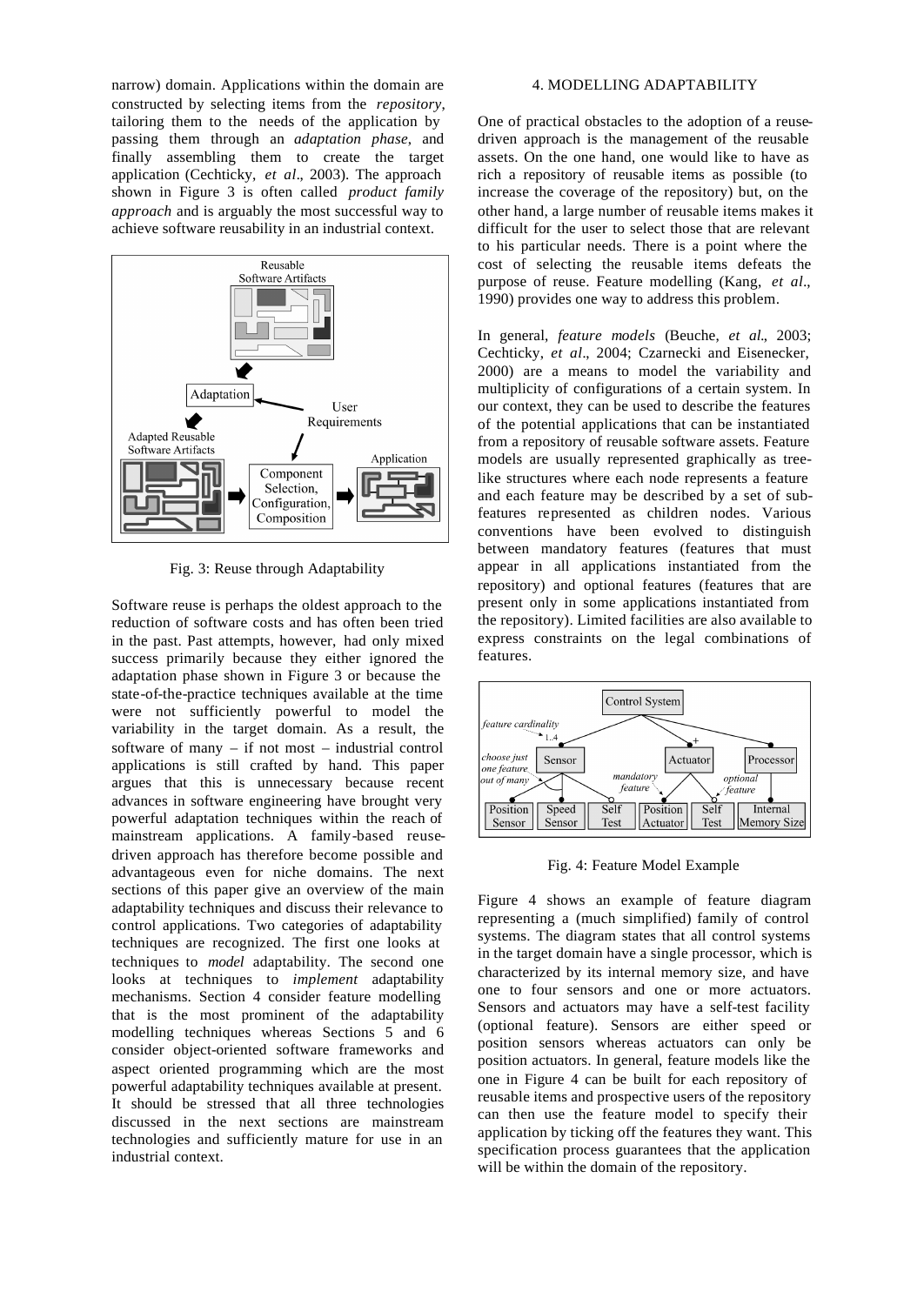A feature model approach is especially beneficial in the control domain where the control engineer is not necessarily a software expert. The use of the feature model allows him to make use of the repository of reusable software assets with only a limited understanding of its structure.

# 5. OBJECT-ORIENTED FRAMEWORKS

The concept of product family introduced above (see Figure 3) is very generic. In particular, it does not say anything about the nature of the reusable assets (are they components, subroutines, code fragments, or models?) or about their mutual relationships (are they completely independent of each other or are they embedded within some architecture?). In practice, there is now a consensus that repositories of reusable software assets can be effective only if some "structure" is imposed upon them. Software frameworks offer a particular way to organize the items in the reusable repository and hence provide precisely such a structure.

In the case of a framework approach, the items in the repository are abstract interfaces (namely definitions of abstract services that the applications must provide) and components providing default implementations for those interfaces (Blum, *et al.*, 2003). The interfaces, taken together, define an architectural skeleton that is shared by all applications instantiated from the framework. The chief virtue of a framework is thus its ability to raise the level of reuse from that of mere code fragments to that of an entire architecture. In predefining an architecture optimised for applications in their domain, software frameworks go beyond subroutine or class libraries because they make available not just individual modules but also the relationships between them. Subroutine and class libraries, on the other hand, are generic artifacts that can be used in a large variety of applications whereas frameworks are targeted at a specific – and often narrow – domain. They aim at depth rather than breadth of reuse.



Fig. 5: Software Framework Structure

The typical representation of a software framework is shown in Figure 5. The unshaded area represents the architectural backbone shared by all applications

in the framework domain. The framework captures this architectural backbone and makes it available to application developers who adapt it to their needs by plugging into the framework components that implement the application-specific behaviours (the darker boxes in the figure).

Since a software framework exists primarily to be adapted, its quality depends essentially on the ease with which the artifacts it offers can be adapted to match the needs of its users. Software frameworks are usually categorized on the basis of the adaptation technology they use. Virtually all frameworks built in recent years are object-oriented in the sense that they use *inheritance* (Figure 6) and *object composition through abstract coupling* (Figure 7) as their chief adaptation techniques. In the former case, the behaviour of a reusable component is tuned by extending it through inheritance. In the latter case, it is tuned by letting the component delegate the variable part of its behaviour to an external component that is characterized through an abstract interface.



Fig. 6: Component Adaptation through Inheritance



### Fig. 7: Component Adaptation through Composition

From the point of view of a user – and in particular a user in the control domain – the main point about these adaptation techniques is that they allow the behaviour of a reusable component to be adapted without touching its source code. Control applications are often mission-critical and their software must normally undergo some kind of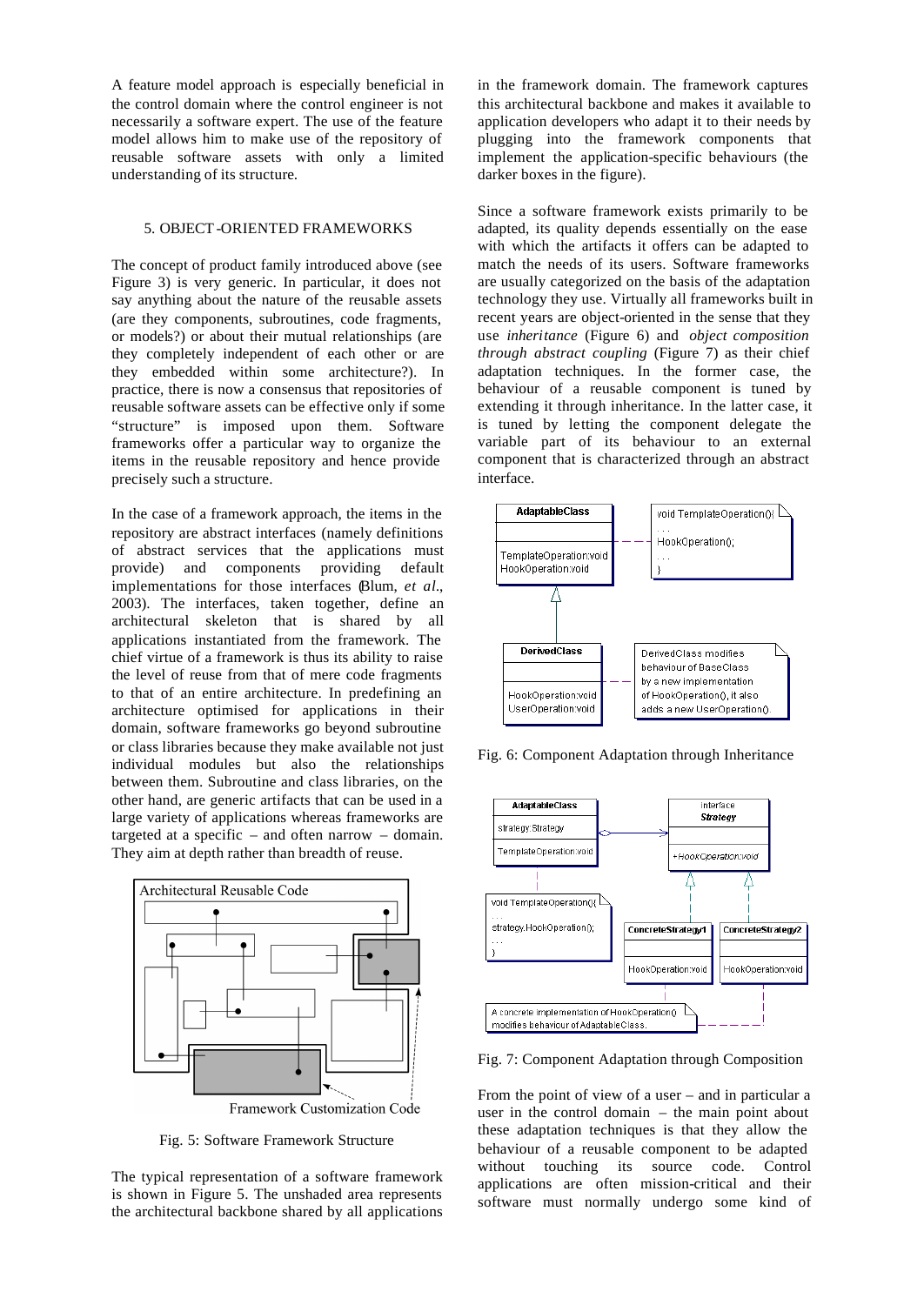qualification process. The fact that adaptation can be achieved without touching the source code of the reusable component means that the component can be qualified only once and can then be reused without having to be re-qualified. In a sense, objectorientation allows the qualification process as well as the code of a component to be reused. Given the cost of software qualification processes, this is an important advantage.

# 6. ASPECT-BASED ADAPTABILITY

As indicated in Section 1, one of the key problems in the design of control system software is the presence of non-functional requirements covering issues such as timing, reliability, observability, testability, and so forth. Thus, in the control domain, adaptability techniques must also cover adaptation in the nonfunctional aspects of the behaviour of reusable components. The object-oriented techniques outlined in the previous section are unfortunately inadequate in this respect because they can only be used to tune the functional part of the behaviour of a component. The lack of tools to model non-functional adaptability was one of the prime causes of the low level of reuse in the control domain. Recently, Aspect Oriented Programming (AOP) has emerged as a remedy for this problem.

Aspect oriented programming (AOSA, 2004; Birrer, *et al.*, 2004) is a software paradigm that promotes the application of the principle of separation of concerns to the non-functional aspects of a software system. At the most basic level, aspect oriented techniques can be seen as a means to perform automatic transformations of some base source code. An aspect oriented environment consists of two primary items: an *aspect language* and an *aspect weaver.* The aspect language allows the non-functional aspects to be specified and encapsulated in self-contained modules. The aspect weaver is a compiler-like tool that reads an aspect program and projects the changes it specifies onto some base code. This process is illustrated in Figure 8.



Fig. 8: Aspect Oriented Programming Environment

An example may illustrate the relevance of AOP to control systems. Control applications are normally subject to real-time constraints. Unfortunately, even within the same domain, there is usually no single real-time architecture that is adopted by all control applications. In particular, some applications privilege simplicity over efficiency and opt for a

non-preemptive scheduling approach whereas others use some form of preemptive scheduling in order to optimize the use of CPU resources. This lack of a single real-time model poses a problem for reusedriven approach because the real-time model has an impact on the implementation of the reusable components. Consider, for instance, the problem of synchronization code. If a non-preemptive real-time architecture is assumed, then there is no need to have synchronization code in the framework components. If, on the other hand, preemptive scheduling is allowed, then the framework components must be endowed with synchronization mechanisms that ensures that they can are accessed in mutual exclusion.

The traditional solution to this problem is for the reusable components to make the worst case assumption and implement synchronization mechanisms. This forces some users to carry a great deal of excess baggage and to suffer the associated memory occupation and execution efficiency penalties. If the implementation language is  $C/C++$ (a common choice in the control domain), there is the additional difficulty that real-time facilities are not provided within the language and hence their implementation depends on the operating system. This means that the reusable components become dependent on a particular choice of operating system.

The alternative solution is based on the use of AOP techniques. In this case, the reusable components are developed without any regard to the real-time model (they only implement the functional part of the application behaviour) and the real-time model is specified separately in an *aspect component*. The user can then choose the functional and aspect components independently from each other and can generate the deployable component (containing both the functional and the real-time behaviour) by merging them using an aspect weaver.

AOP is a recent technique and its support tools are targeted at desktop applications. In particular, they are difficult to use in a context – such as that of many control domain – where the software has to undergo a qualification process. This is due to the fact that the merging between the base code and the aspect program is normally done at the level of object code. This would make the qualification of the modified code very difficult (because one would have to qualify code for which no source code is available). In recent work, however, we have addressed this problem and have developed an aspect oriented environment that operates at the level of source code and that therefore is well-suited to qualifiable applications programming (Birrer, *et al.*, 2004).

## 7. SUMMARY AND APPLICATIONS

This paper has presented the case for a reuse-driven approach to the development of the software for control systems. This case is especially strong in